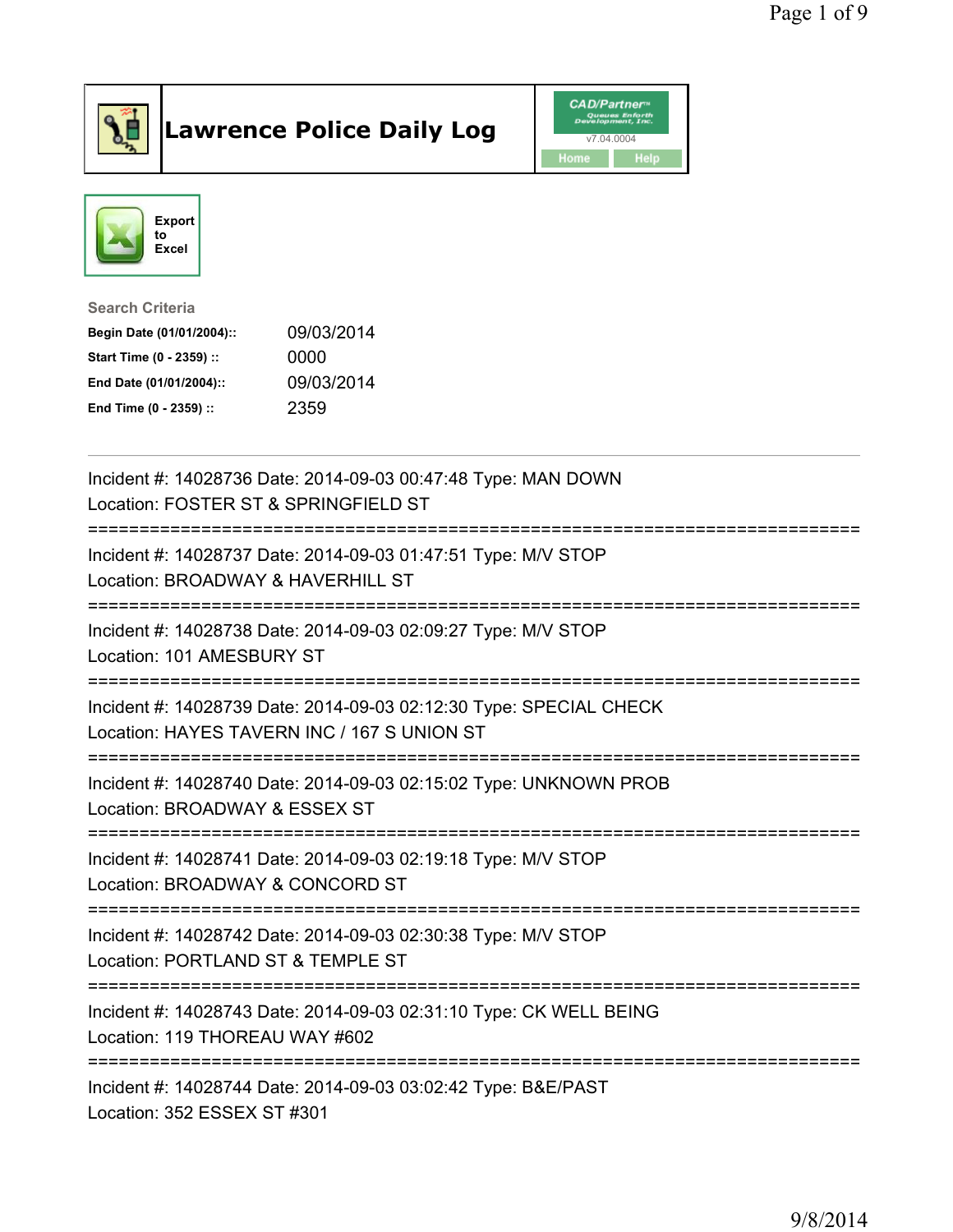| Incident #: 14028745 Date: 2014-09-03 03:26:11 Type: M/V STOP<br>Location: 169 S UNION ST                                             |
|---------------------------------------------------------------------------------------------------------------------------------------|
| Incident #: 14028746 Date: 2014-09-03 03:47:05 Type: M/V STOP<br>Location: BEACON ST & GLENN ST                                       |
| Incident #: 14028747 Date: 2014-09-03 06:14:12 Type: THREATS<br>Location: 262 ESSEX ST<br>-----------------                           |
| Incident #: 14028748 Date: 2014-09-03 06:37:11 Type: A&B D/W PAST<br>Location: 64 COMMON ST                                           |
| Incident #: 14028749 Date: 2014-09-03 06:56:19 Type: DOMESTIC/PAST<br>Location: 101 HOWARD ST<br>;=================================== |
| Incident #: 14028750 Date: 2014-09-03 06:57:08 Type: WIRE DOWN<br>Location: 83 LEROY AV                                               |
| Incident #: 14028751 Date: 2014-09-03 07:23:02 Type: TOW OF M/V<br>Location: ARLINGTON ST & HAMPSHIRE ST                              |
| Incident #: 14028752 Date: 2014-09-03 07:27:11 Type: AUTO ACC/NO PI<br>Location: RT 114 & RT 495                                      |
| Incident #: 14028753 Date: 2014-09-03 07:29:16 Type: AUTO ACC/UNK PI<br>Location: ALDER ST & POPLAR ST                                |
| Incident #: 14028754 Date: 2014-09-03 07:36:00 Type: ALARMS<br>Location: 599 CANAL ST                                                 |
| Incident #: 14028755 Date: 2014-09-03 07:40:02 Type: B&E/MV/PAST<br>Location: 9 PROVIDENCE ST                                         |
| Incident #: 14028756 Date: 2014-09-03 08:10:23 Type: STOLEN PROP<br>Location: FROST SCHOOL / 33 HAMLET ST                             |
| Incident #: 14028757 Date: 2014-09-03 08:22:05 Type: STOL/MV/PAS<br>Location: 12 TENNEY ST                                            |
| Incident #: 14028758 Date: 2014-09-03 08:27:22 Type: M/V STOP<br>Lootion COMMONICTO IMPICONICT                                        |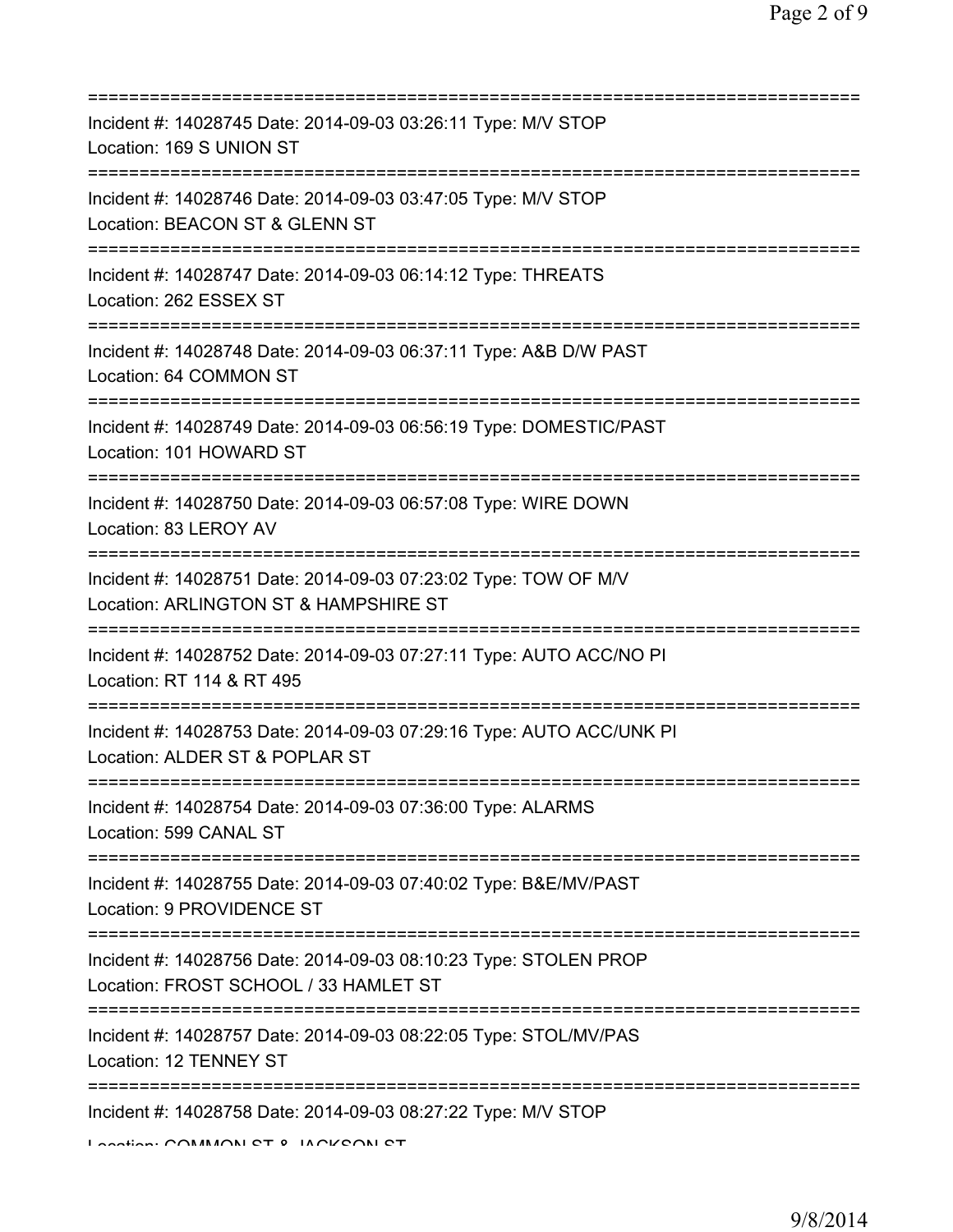| Incident #: 14028759 Date: 2014-09-03 08:28:40 Type: M/V STOP<br>Location: HAVERHILL ST & OXFORD ST                                |
|------------------------------------------------------------------------------------------------------------------------------------|
| Incident #: 14028760 Date: 2014-09-03 08:35:38 Type: RECOV/STOL/MV<br>Location: 290 HOWARD ST                                      |
| Incident #: 14028761 Date: 2014-09-03 08:49:29 Type: ALARMS<br>Location: 61 GLENN ST                                               |
| Incident #: 14028762 Date: 2014-09-03 09:12:38 Type: M/V STOP<br>Location: FARNHAM ST & S UNION ST                                 |
| Incident #: 14028763 Date: 2014-09-03 09:21:16 Type: ALARM/HOLD<br>Location: VENTENARIO COMMUNICATIONS / 111 JACKSON ST            |
| Incident #: 14028764 Date: 2014-09-03 09:28:29 Type: M/V STOP<br>Location: BRADFORD ST & FRANKLIN ST<br>=========================  |
| Incident #: 14028765 Date: 2014-09-03 09:36:51 Type: AUTO ACC/NO PI<br>Location: 146 BAILEY ST                                     |
| ================================<br>Incident #: 14028766 Date: 2014-09-03 09:54:48 Type: M/V STOP<br>Location: BROADWAY & CANAL ST |
| Incident #: 14028767 Date: 2014-09-03 10:03:32 Type: SUS PERS/MV<br>Location: 47 BROOK ST                                          |
| Incident #: 14028768 Date: 2014-09-03 10:06:02 Type: M/V STOP<br>Location: 475 RIVERSIDE DR                                        |
| Incident #: 14028769 Date: 2014-09-03 10:09:45 Type: ALARMS<br>Location: 71 INMAN ST                                               |
| Incident #: 14028771 Date: 2014-09-03 10:19:08 Type: B&E/DWELL/AT<br>Location: 47 ADAMS ST                                         |
| Incident #: 14028770 Date: 2014-09-03 10:19:17 Type: ALARM/BURG<br>Location: 84 LEXINGTON ST                                       |
| Incident #: 14028772 Date: 2014-09-03 10:29:28 Type: STOL/MV/PAS                                                                   |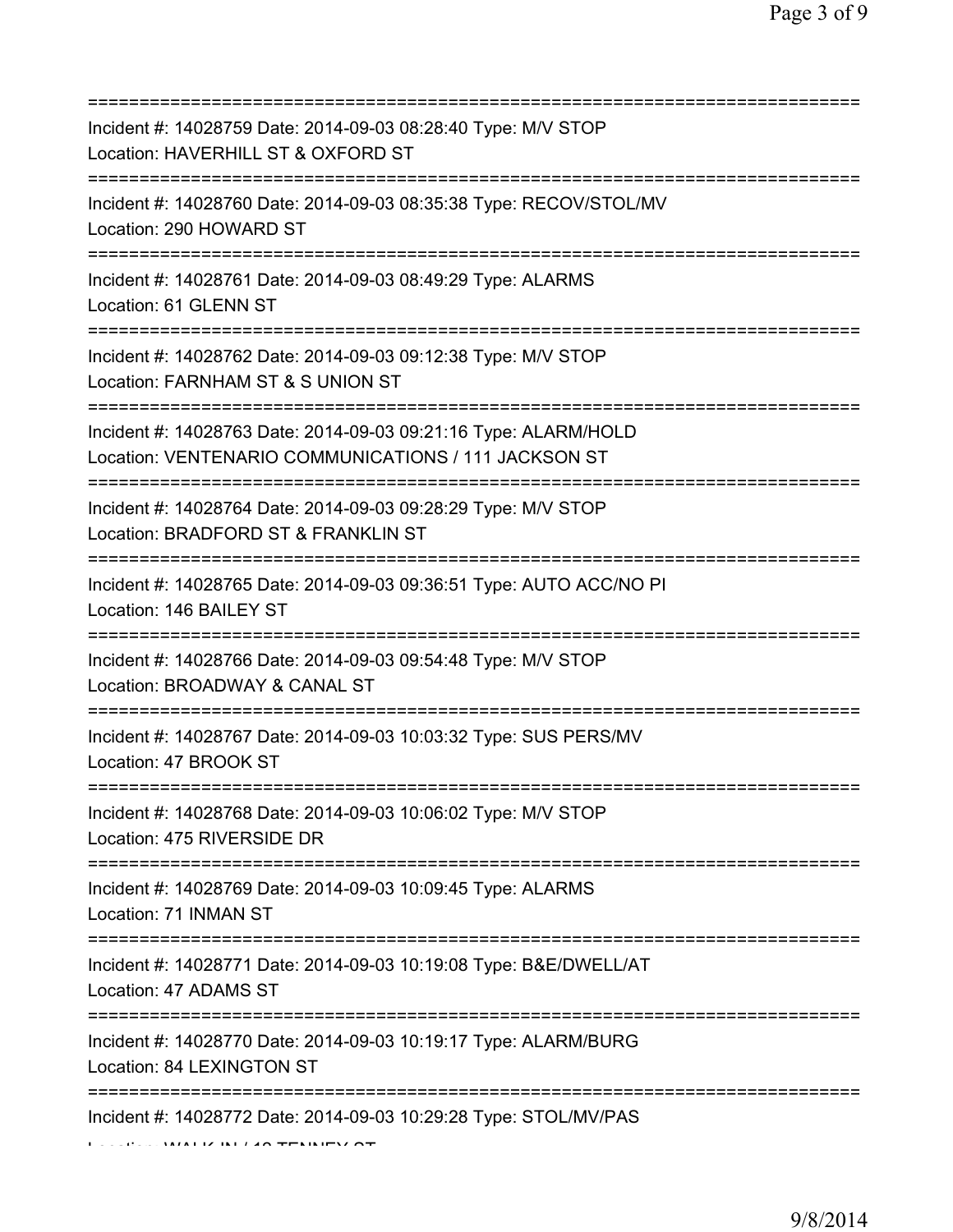=========================================================================== Incident #: 14028773 Date: 2014-09-03 10:35:01 Type: COURT DOC SERVE Location: 209 PROSPECT ST =========================================================================== Incident #: 14028774 Date: 2014-09-03 10:35:59 Type: STOL/MV/PAS Location: 18 MELROSE ST =========================================================================== Incident #: 14028775 Date: 2014-09-03 10:42:18 Type: HIT & RUN M/V Location: 389 HAMPSHIRE ST =========================================================================== Incident #: 14028776 Date: 2014-09-03 10:50:15 Type: MAN DOWN Location: APPLETON ST & CANAL ST =========================================================================== Incident #: 14028777 Date: 2014-09-03 10:56:46 Type: CK WELL BEING Location: 52 BENNINGTON ST FL 2 =========================================================================== Incident #: 14028778 Date: 2014-09-03 11:14:17 Type: DRUG VIO Location: BROOK ST & UNION ST =========================================================================== Incident #: 14028779 Date: 2014-09-03 11:17:58 Type: MAL DAMAGE Location: 233 HAVERHILL ST =========================================================================== Incident #: 14028780 Date: 2014-09-03 11:22:32 Type: MAN DOWN Location: 67 WARREN ST =========================================================================== Incident #: 14028781 Date: 2014-09-03 11:35:35 Type: MAN DOWN Location: 67 WARREN ST =========================================================================== Incident #: 14028782 Date: 2014-09-03 11:38:11 Type: SUS PERS/MV Location: 50 BROADWAY =========================================================================== Incident #: 14028783 Date: 2014-09-03 12:01:26 Type: DISTURBANCE Location: CVS PHARMACY / 205 S BROADWAY =========================================================================== Incident #: 14028784 Date: 2014-09-03 12:04:27 Type: KEEP PEACE Location: BANK OF AMERICA / 67 WINTHROP AV =========================================================================== Incident #: 14028785 Date: 2014-09-03 12:07:56 Type: ALARM/BURG Location: BAVARIAN CLUB / 41 KNOX ST =========================================================================== Incident #: 14028786 Date: 2014-09-03 12:09:53 Type: GENERAL SERV

Location: 233 HAVERHILL ST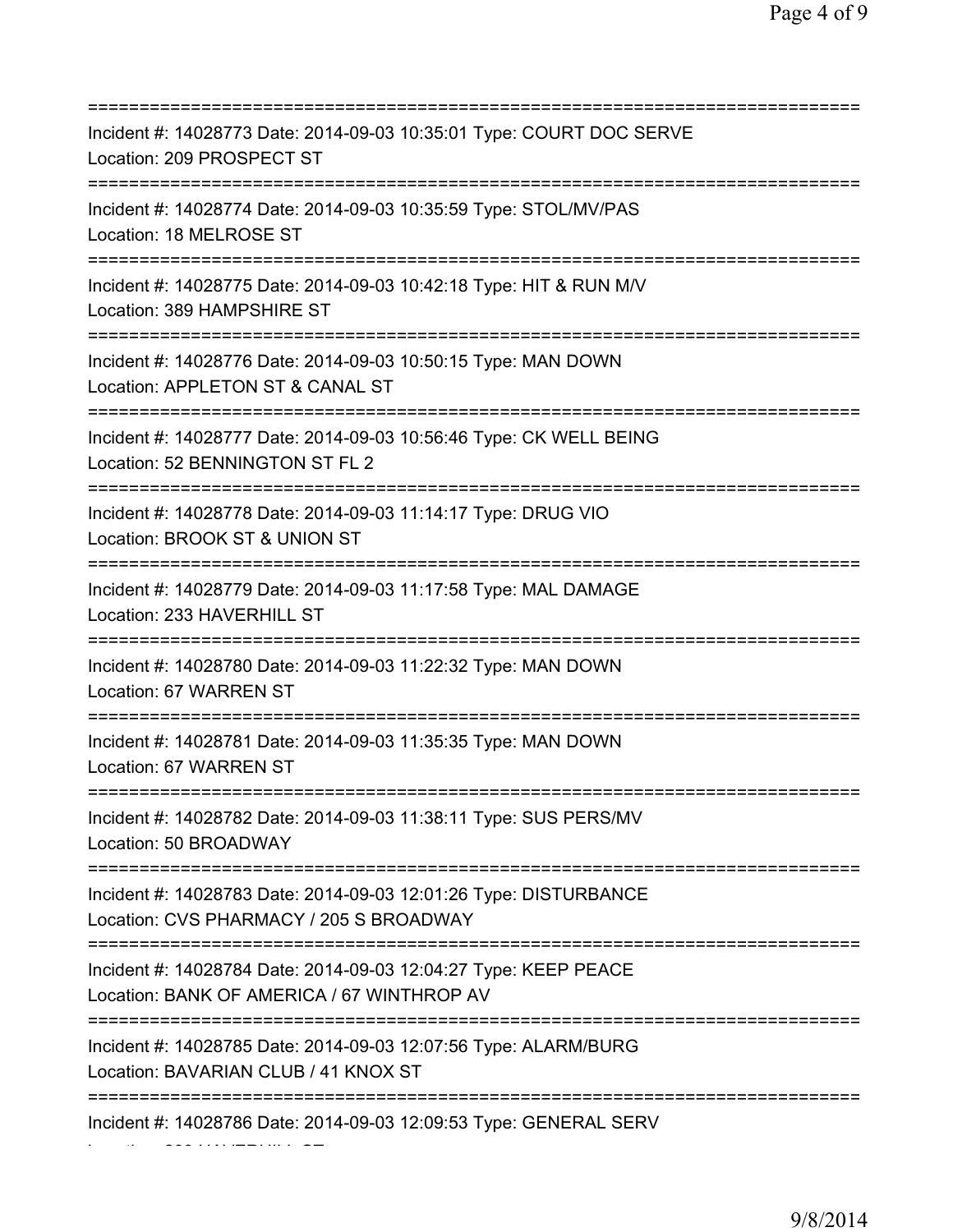| Incident #: 14028787 Date: 2014-09-03 12:11:31 Type: LARCENY/PAST<br>Location: 15 UNION ST                                           |
|--------------------------------------------------------------------------------------------------------------------------------------|
| Incident #: 14028788 Date: 2014-09-03 12:14:32 Type: DISABLED MV<br>Location: BOSTON MARKET / 435 WINTHROP AV                        |
| Incident #: 14028789 Date: 2014-09-03 12:30:19 Type: KEEP PEACE<br>Location: 6 FOREST ST FL 1<br>=================================== |
| Incident #: 14028790 Date: 2014-09-03 12:33:46 Type: NEIGHBOR PROB<br>Location: 657 ESSEX ST #7-7                                    |
| Incident #: 14028791 Date: 2014-09-03 12:38:24 Type: DOMESTIC/PROG<br>Location: CHESTNUT ST & JACKSON ST                             |
| Incident #: 14028792 Date: 2014-09-03 12:47:11 Type: LOST PROPERTY<br>Location: 35 KATHERINE ST                                      |
| Incident #: 14028793 Date: 2014-09-03 12:59:31 Type: 209A/SERVE<br>Location: 61 BRADFORD ST #7                                       |
| Incident #: 14028794 Date: 2014-09-03 13:06:00 Type: 209A/SERVE<br>Location: 392 ESSEX ST                                            |
| Incident #: 14028795 Date: 2014-09-03 13:08:18 Type: LIC PLATE STO<br>Location: 24 FLORENCE ST                                       |
| Incident #: 14028796 Date: 2014-09-03 13:15:17 Type: 209A/SERVE<br>Location: 130 COMMON ST                                           |
| Incident #: 14028797 Date: 2014-09-03 13:22:32 Type: M/V STOP<br>Location: 32 LAWRENCE ST                                            |
| Incident #: 14028798 Date: 2014-09-03 13:23:22 Type: 209A/SERVE<br>Location: 32 LAWRENCE ST                                          |
| Incident #: 14028799 Date: 2014-09-03 13:30:53 Type: INVESTIGATION<br>Location: 90 LOWELL ST                                         |
| Incident #: 14028800 Date: 2014-09-03 13:30:54 Type: A&B PAST                                                                        |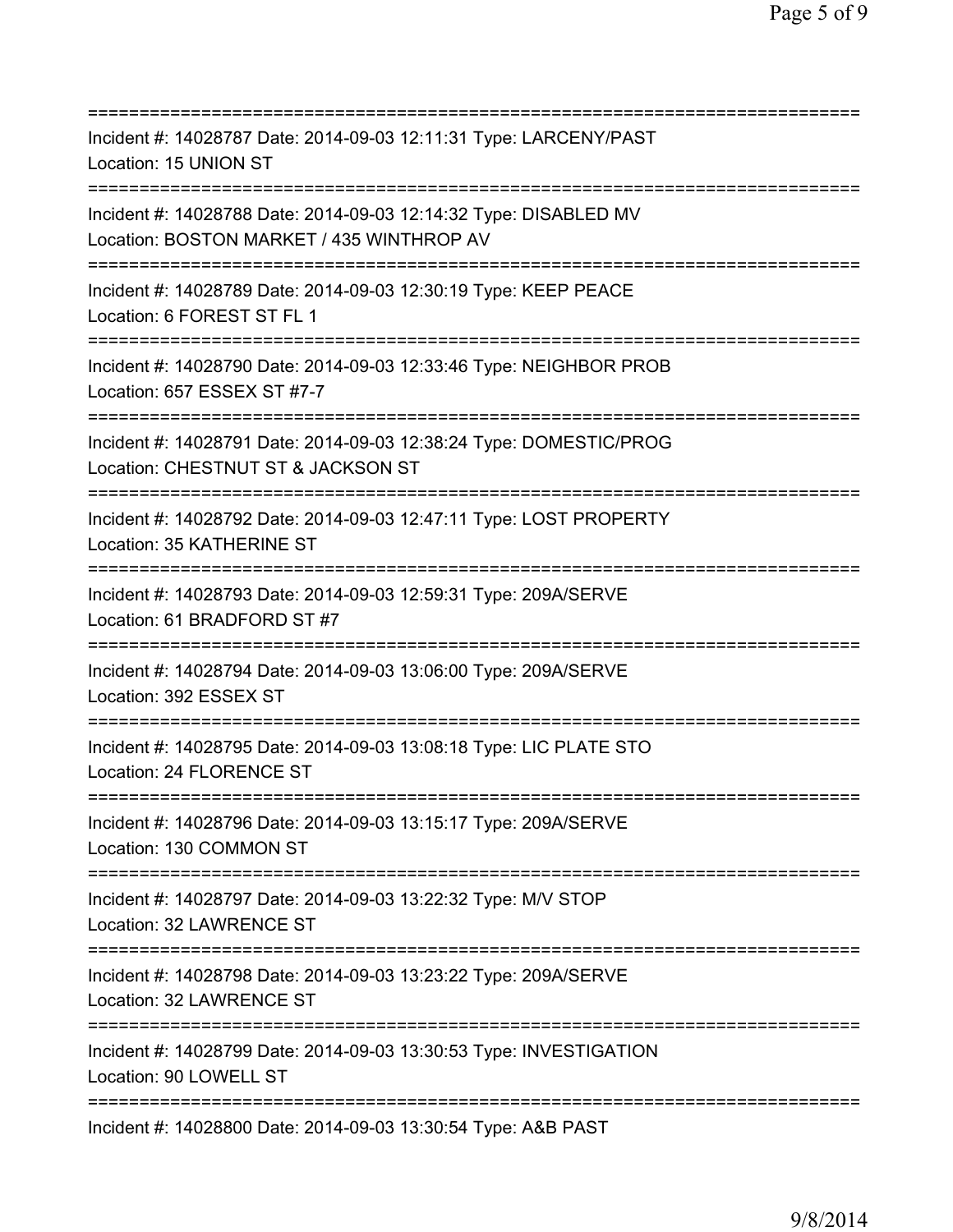| ==========================                                                                                                             |
|----------------------------------------------------------------------------------------------------------------------------------------|
| Incident #: 14028801 Date: 2014-09-03 14:04:15 Type: ALARM/BURG<br>Location: 54 SALEM ST                                               |
| Incident #: 14028802 Date: 2014-09-03 14:39:31 Type: SUS PERS/MV<br>Location: COMMON ST & NEWBURY ST<br>===========================    |
| Incident #: 14028803 Date: 2014-09-03 15:00:52 Type: AUTO ACC/PI<br>Location: 805 ESSEX ST                                             |
| Incident #: 14028804 Date: 2014-09-03 15:05:40 Type: STOL/MV/PAS<br>Location: 636 LOWELL ST                                            |
| Incident #: 14028805 Date: 2014-09-03 15:17:22 Type: SUS PERS/MV<br>Location: 84 BUTLER ST<br>=====================================    |
| Incident #: 14028806 Date: 2014-09-03 15:23:38 Type: DRUG VIO<br>Location: MARKET ST & S UNION ST<br>================================= |
| Incident #: 14028807 Date: 2014-09-03 15:25:10 Type: M/V STOP<br>Location: GRAFTON ST & WINTHROP AV                                    |
| Incident #: 14028808 Date: 2014-09-03 15:33:46 Type: M/V STOP<br>Location: DURSO AV & WINTHROP AV<br>:=============                    |
| Incident #: 14028809 Date: 2014-09-03 15:40:39 Type: MAL DAMAGE<br>Location: 153 WARWICK ST #2                                         |
| Incident #: 14028810 Date: 2014-09-03 15:45:05 Type: STOLEN PROP<br>Location: 430 ESSEX ST FL 3                                        |
| Incident #: 14028811 Date: 2014-09-03 16:04:31 Type: DRUG VIO<br><b>Location: ARROW TER</b>                                            |
| Incident #: 14028812 Date: 2014-09-03 16:29:13 Type: NOTIFICATION<br>Location: 12 PORTLAND ST                                          |
| Incident #: 14028813 Date: 2014-09-03 16:58:36 Type: SUS PERS/MV<br>Location: DUNKIN DONUTS / 99 WINTHROP AV                           |
| ===============================<br>Incident #: 14028814 Date: 2014-09-03 17:20:29 Type: FORGERY PAST                                   |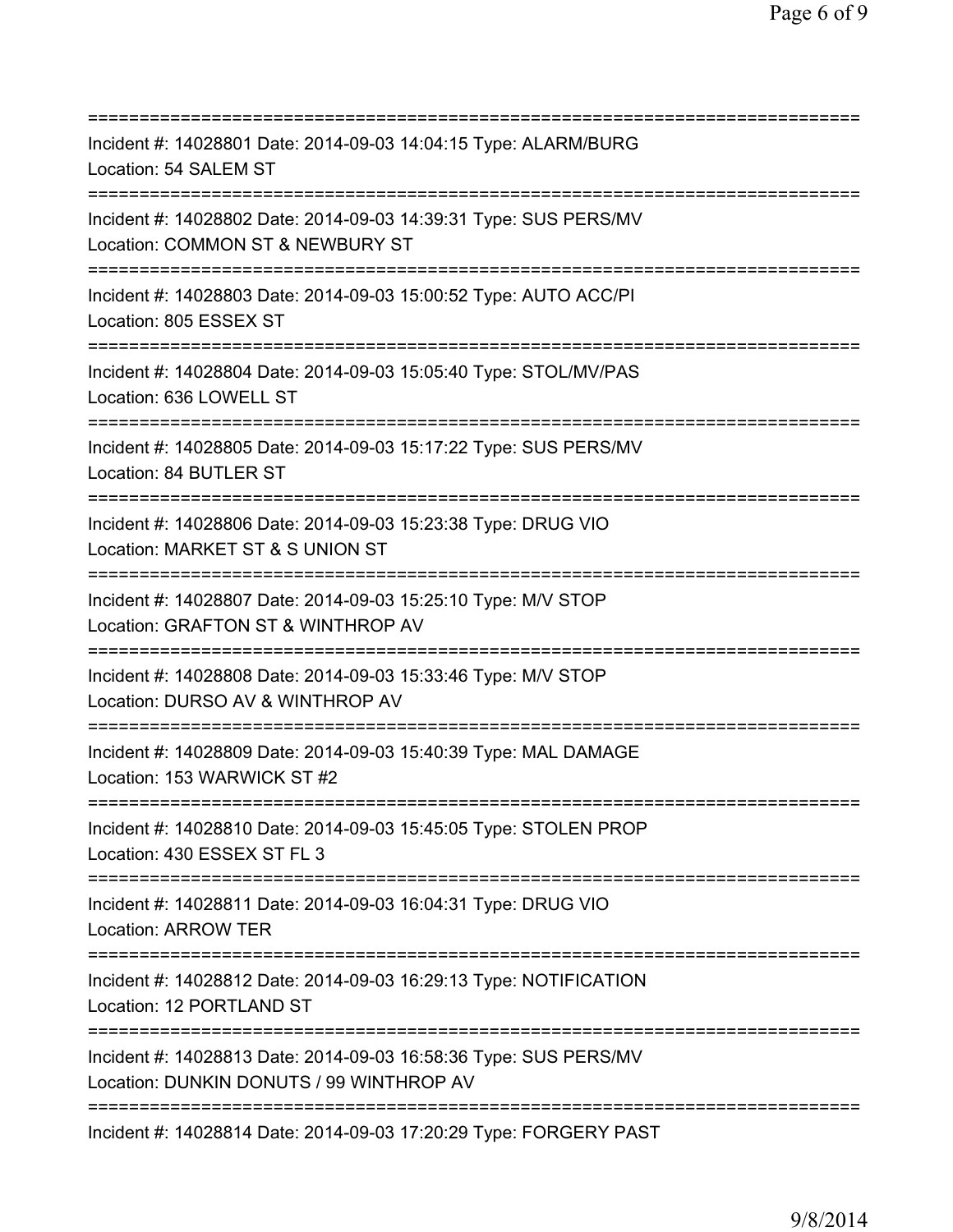Location: 85 BOXFORD ST #1

| Incident #: 14028815 Date: 2014-09-03 17:22:28 Type: A&B PAST<br>Location: SOUTH LAWRENCE EAST SCHOOL / 165 CRAWFORD ST      |
|------------------------------------------------------------------------------------------------------------------------------|
| Incident #: 14028816 Date: 2014-09-03 17:32:13 Type: NOISE ORD<br>Location: 44 DOYLE ST                                      |
| Incident #: 14028817 Date: 2014-09-03 17:40:07 Type: LIC PLATE STO<br>Location: 135 MARSTON ST                               |
| Incident #: 14028818 Date: 2014-09-03 17:50:47 Type: ALARM/BURG<br>Location: RESD; GUASTA FERRO978-683-2416 / 7 WESTWOOD TER |
| Incident #: 14028819 Date: 2014-09-03 17:53:03 Type: INVEST CONT<br>Location: 85 OXFORD ST                                   |
| Incident #: 14028820 Date: 2014-09-03 18:12:20 Type: RECOV/STOL/MV<br>Location: 11 BERKELEY ST                               |
| Incident #: 14028821 Date: 2014-09-03 18:30:55 Type: HIT & RUN M/V<br>Location: 34 ALDER ST                                  |
| Incident #: 14028822 Date: 2014-09-03 18:36:38 Type: STOLEN PROP<br>Location: 16-18 HOLTON ST                                |
| Incident #: 14028823 Date: 2014-09-03 18:38:31 Type: M/V STOP<br>Location: CANAL ST & UNION ST                               |
| Incident #: 14028824 Date: 2014-09-03 18:40:48 Type: SUS PERS/MV<br>Location: 206 ABBOTT ST                                  |
| Incident #: 14028825 Date: 2014-09-03 19:00:51 Type: NOTIFICATION<br>Location: 63 RESERVOIR ST                               |
| Incident #: 14028826 Date: 2014-09-03 19:11:27 Type: RECOV/STOL/MV<br>Location: HAVERHILL ST & RAILROAD ST                   |
| Incident #: 14028827 Date: 2014-09-03 19:22:14 Type: DOMESTIC/PAST<br>Location: 48 UNION ST FL 2                             |
|                                                                                                                              |

Incident #: 14028828 Date: 2014 09 03 19:27:50 Type: M/V STOP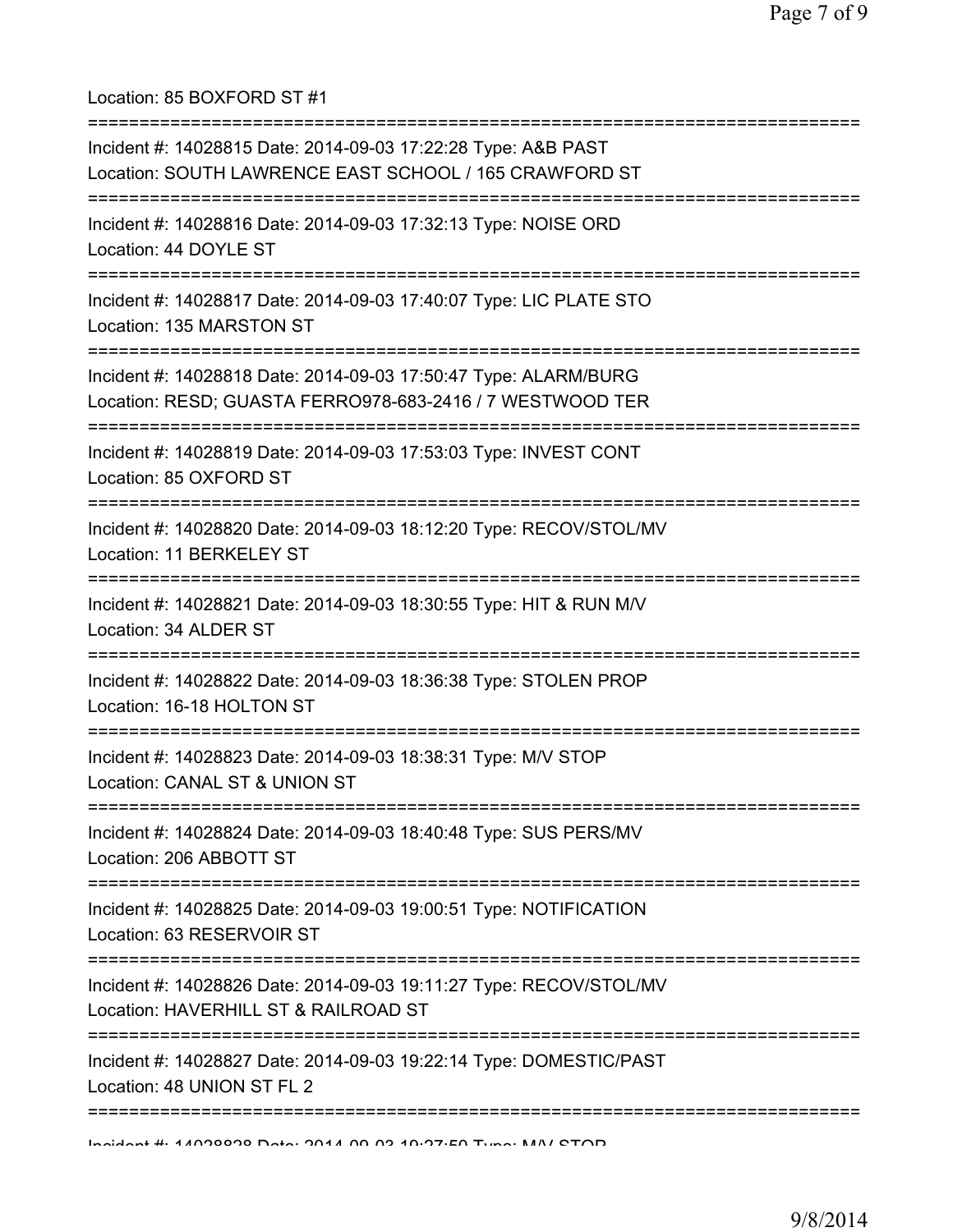| Location: AMESBURY ST & COMMON ST<br>======================================                                                              |
|------------------------------------------------------------------------------------------------------------------------------------------|
| Incident #: 14028829 Date: 2014-09-03 19:51:45 Type: GUN CALL<br>Location: BROOK ST & UNION ST                                           |
| Incident #: 14028830 Date: 2014-09-03 19:55:53 Type: SUS PERS/MV<br>Location: 99 BRADFORD ST<br>-------------------------------          |
| Incident #: 14028831 Date: 2014-09-03 19:58:19 Type: ALARM/BURG<br>Location: DUNKIN DONUTS / 225 ESSEX ST                                |
| Incident #: 14028832 Date: 2014-09-03 20:11:29 Type: SUS PERS/MV<br>Location: 61 ARLINGTON ST                                            |
| Incident #: 14028833 Date: 2014-09-03 20:18:48 Type: MEDIC SUPPORT<br>Location: 11.5 TREMONT ST #1                                       |
| Incident #: 14028834 Date: 2014-09-03 20:22:17 Type: DOMESTIC/PROG<br>Location: 81 HANCOCK ST                                            |
| Incident #: 14028835 Date: 2014-09-03 20:32:02 Type: M/V STOP<br>Location: APPLETON ST & METHUEN ST<br>===========================       |
| Incident #: 14028836 Date: 2014-09-03 20:33:51 Type: UNWANTEDGUEST<br>Location: 101 MYRTLE ST FL 2                                       |
| Incident #: 14028837 Date: 2014-09-03 20:55:45 Type: MAN DOWN<br>Location: 202 CARLETON ST<br>=================================          |
| Incident #: 14028838 Date: 2014-09-03 21:55:47 Type: MEDIC SUPPORT<br>Location: 275 ANDOVER ST FL 1                                      |
| ============<br>Incident #: 14028839 Date: 2014-09-03 22:19:02 Type: E911 HANGUP<br>Location: 137 BYRON AV                               |
| Incident #: 14028840 Date: 2014-09-03 22:42:33 Type: INVEST CONT<br>Location: 54 ABBOTT ST FL 1                                          |
| ======================================<br>Incident #: 14028841 Date: 2014-09-03 23:05:14 Type: INVESTIGATION<br>Location: 281 S BROADWAY |
| ===========================                                                                                                              |